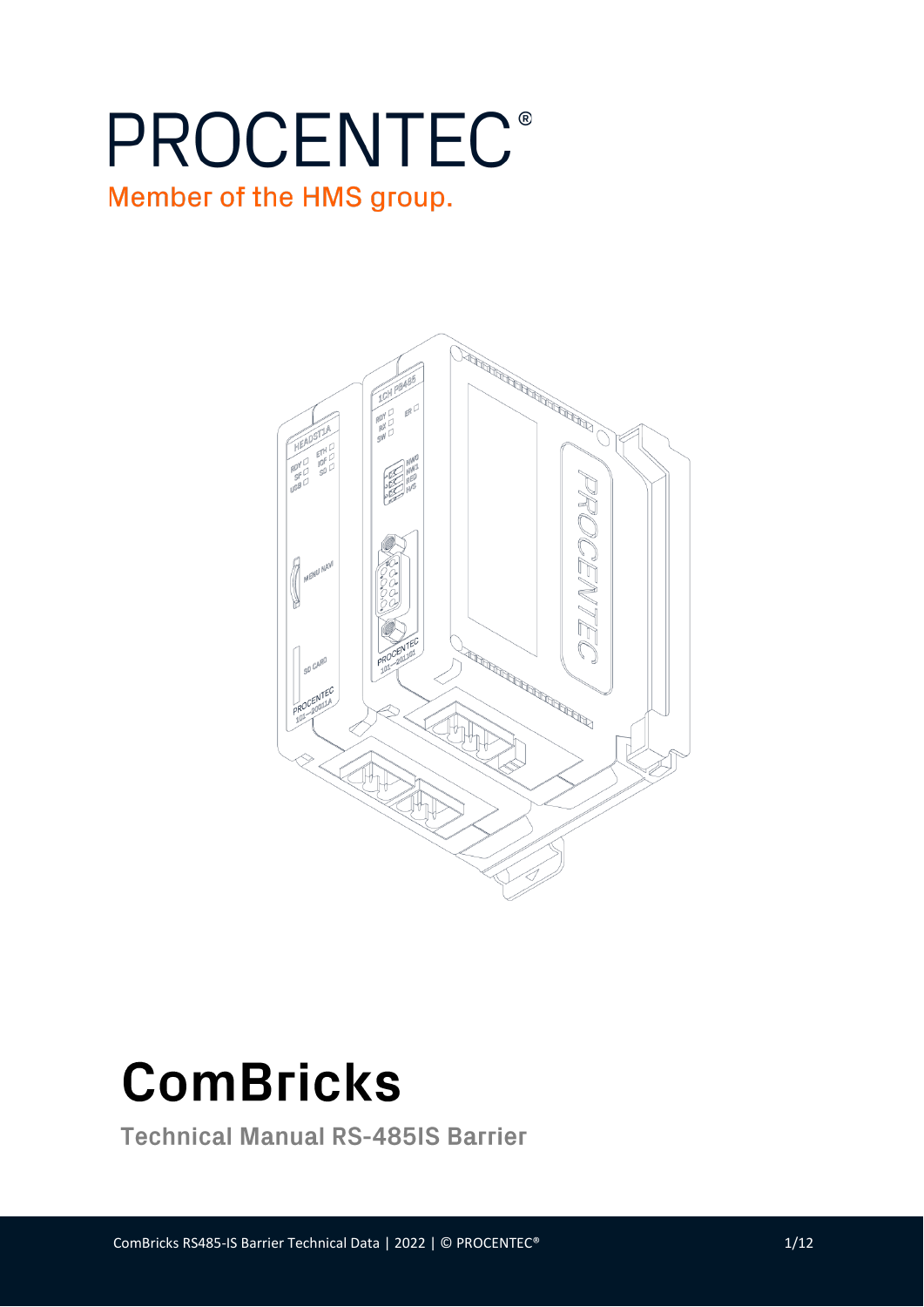- **NL** Veiligheidsinstructies voor elektrisch materieel in explosiegevaarlijke omgeving.
- **EN** Safety instructions for electrical apparatus certified for use in explosion-hazardous areas.
- **FR** Conseils de sécurité pour matériels électriques destinés aux zones explosibles. Si vous ne pouvez pas lire ce manuel, vous pouvez commander un en votre langue gratuitement.
- **DE** Sicherheitshinweise für elektrische Betriebsmittel für explosionsgefährdete Bereiche. Wenn Sie dieses Handbuch nicht lesen können, können Sie ein in Ihrer Sprache kostenlos bestellen.
- **ES** Instrucciones de seguridad de aparatos eléctricos homologados para su utilización en áreas expuestas a riesgos de deflagración. Si no entiende este manual, puede pedir un ejemplar en su idioma.
- **IT** Istruzioni di sicurezza per apparecchiature elettriche certificate per l'utilizzo in aree con pericolo di esplosione. Se il presente manuale non risulta comprensibile potete orninarcene una copia tradotta nella vostra lingua.
- **FI** Turvallisuusohjeita sähkölaitteille, jotka on vahvistettu käytettäväksi räjähdysvaarallisilla alueilla. Jos et ymmärrä tätä käsikirjaa, voit tilata meiltä käännöksen omalla kansallisella kielelläsi.
- **SV** Säkerhetsföreskrifter för elektrisk utrustning certifierad för användning i explosionsfarliga områden. Om du inte förstår denna manual, kan en översatt kopia på ditt eget språk beställas från oss.
- **DA** Sikkerhedsforskrifter for elektriske apparater certificeret til brug i eksplosionsfarlige områder. Hvis du ikke forstår denne manual, kan en oversat kopi af den på dit eget sprog bestilles fra os.
- **PT** Instruções de segurança para dispositivos eléctricos certificados para utilização em áreas de risco de incêndio. Se não compreender este manual, pode encomendar-nos directamente uma cópia na sua língua.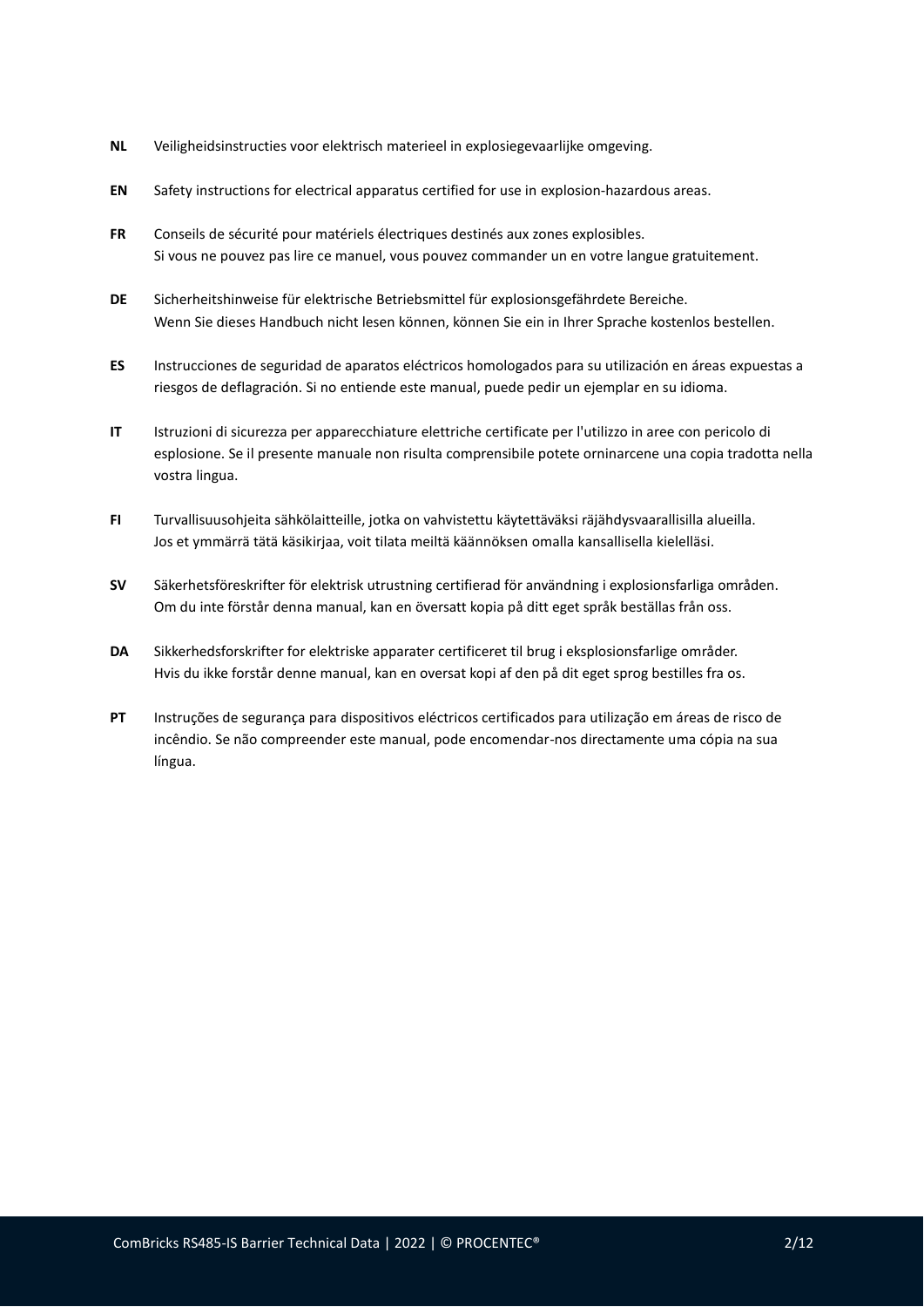# **EU Verklaring van overeenstemming**

## *EU declaration of conformity Déclaration UE de conformité EU-Konformitätserklärung*

| ES       | Declaración de conformidad<br>Por la presente declaración y la inclusión dela<br>marca CE, el fabricante Exalon Delft, Delft,<br>Nederland, garantiza que el producto cumple lo<br>estipulado por la Directiva CEM 2004/108/CEE<br>y la Directiva 94/9/CE.<br>La prueba de conformidad se presenta<br>según las normas expuestas.                                                                                                                                                                                                                                                                            | Exalon Delft, Rotterdamseweg 183C, 2629 HD, Delft<br>verklaart als enig verantwoordelijke, dat het product<br>declares in sole responsibility, that the product<br>déclaré sous sa seule responsabilité que le produit<br>erklärt in alleiniger Verantwortung, dass das Produkt<br>1CH485-IS SCOPE<br>(Profibus RS485-IS bus coupler ComBricks 1CH485-IS with SCOPE option)                                                                                                                                                                                                                                                                                                                                                                                                                                                                                                                                                                                                                                                                                                                                                                                             |                                                                                                                |
|----------|--------------------------------------------------------------------------------------------------------------------------------------------------------------------------------------------------------------------------------------------------------------------------------------------------------------------------------------------------------------------------------------------------------------------------------------------------------------------------------------------------------------------------------------------------------------------------------------------------------------|-------------------------------------------------------------------------------------------------------------------------------------------------------------------------------------------------------------------------------------------------------------------------------------------------------------------------------------------------------------------------------------------------------------------------------------------------------------------------------------------------------------------------------------------------------------------------------------------------------------------------------------------------------------------------------------------------------------------------------------------------------------------------------------------------------------------------------------------------------------------------------------------------------------------------------------------------------------------------------------------------------------------------------------------------------------------------------------------------------------------------------------------------------------------------|----------------------------------------------------------------------------------------------------------------|
| IT       | Dichiarazione di conformità<br>Con questa dichiarazione e con l'applicazione<br>del marchio CE, il costruttore Exalon Delft,<br>Delft, Nederland, assicura che il prodotto è<br>conforme ai regolamenti della direttiva CEM<br>2004/108/CEE e della direttiva 94/9/CE.<br>Prova della conformità è fornita dall'<br>osservanza degli standard elencati.                                                                                                                                                                                                                                                      | Met serienummer:<br>With serial number<br>Avec numéro de série<br>Mit Seriennummer<br>overeenstemt met de voorschriften van de volgende Europese richtlijnen:<br>conforms with the following European Directives:<br>est conforme aux prescription et directives Européennes suivantes:<br>mit dem Vorschriften folgender Europäischer Richtlinien übereinstimmt:<br>ATEX Richtlijn 2014/34/EU                                                                                                                                                                                                                                                                                                                                                                                                                                                                                                                                                                                                                                                                                                                                                                          | CB-2021-xxxx                                                                                                   |
| FI<br>sv | Varmennustodistus<br>Tällä varmennustodistuksella sekä CE-merkillä,<br>valmistaja Exalon Delft, Delft, Nederland,<br>vakuuttaa, että tuote on direktiivien EMC<br>2004/108/ETY ja 94/9/EU mukainen.<br>Näyttö vastaavuudesta on annettu asiakirjoissa,<br>jotka on listattu varmennustodistukseen.<br>Försäkran om överensstämmelse<br>Exalon Delft, Delft, Nederland försäkrar med<br>denna försäkran om överensstämmelse och<br>med CE-märkningen att produkten uppfyller<br>bestämmelserna i EMC-direktivet<br>2004/108/EEG och direktiv 94/9/EG.<br>Överensstämmelsen påvisas genom<br>givna standarder. | EMC Richtlijn 2014/30/EU<br>Toegepaste geharmoniseerde normen of normatieve documenten:<br>Applied harmonized standards or normative documents:<br>Normes harmonisées ou documents normatifs appliques<br>Angewandte harmonisierte Normen oder normative Dokumente:<br>EN-IEC 60079-0:2012*<br>EN 55016-2-3:2010 + A1:2010<br>EN-IEC 60079-11:2012<br>EN 61000-4-2:2009<br>EN 55022:2010<br>EN 61000-4-3:2006 + A1:2008 + A2:2010<br>* Een vergelijking tegen de geharmoniseerde normen in de publicatie PB L 302 - 26/8/2021 toont geen significante wijzigingen die relevant<br>zijn voor de "State of the Art".<br>A review against harmonized standards in publication OJ L 302 - 26/8/2021 shows no significant changes relevant to the "State of the Art".<br>/ Un examen des normes harmonisées dans la publication JO L 302 - 26/8/2021 ne montre aucune modification importante de l'«Etat de<br>l'Art". / Eine Überprüfung gegen die harmonisierten Normen im Veröffentlichung ABI. L 302 - 26/8/2021 zeigt keine wesentlichen<br>Veränderungen, die für die "State of the Art "<br>ATEX markering:<br>ATEX marking:<br>Marquage ATEX:<br>ATEX Kennzeichnung: | EN 61000-4-4:2004 + A1:2010<br>EN 61000-4-5:2007<br>EN 61000-4-6:2009<br>II (2) G [Ex ia Gb] IIC               |
| DA       | Overensstemmelseserklæring<br>Med denne overensstemmelseserklæring og<br>tilføjelsen af CE-mærket,<br>sikrer producenten Exalon Delft, Delft,<br>Nederland, at produktet er i overensstemmelse<br>med bestemmelserne i det EMC-regulativ<br>2004/108/EEC og Directiv 94/9/EC.<br>Dokumentation for overensstemmelsen gives i<br>de anførte standarder.                                                                                                                                                                                                                                                       | EG Typecertificaat Nr. / Aangewezen instelling<br>EC-Type Examination Certificate No. / Notified body:<br>Numéro de l'attestation d'examen CE de type / Organisme notifié:<br>EG-Baumusterprüfbescheinigung Nr. / Benannte Stelle.:<br>Eerste aanbrenging van de CE markering:<br>CE-mark first affixed:<br>Année de misé en conformité CE:<br>$\mathcal{A}$ oth<br>Erstmalige Anbringung des CE-Zeichens:                                                                                                                                                                                                                                                                                                                                                                                                                                                                                                                                                                                                                                                                                                                                                              | DEKRA 12ATEX0192 / 0344<br><b>DEKRA Certification BV</b><br>Meander 1051, 6825 MJ<br>Arnhem, Nederland<br>2021 |
| PT       | Declaração de Conformidade<br>Com esta Declaração de Conformidade e o<br>anexo do CE-Mark, o fabricante Exalon Delft,<br>Delft, Nederland, garante que o produto<br>obedece aos regulamentos da Directiva EMC<br>2004/108/EEC e Directiva 94/9/EC.<br>A prova da conformidade é apresentada<br>segundo os padrões indicadas.                                                                                                                                                                                                                                                                                 |                                                                                                                                                                                                                                                                                                                                                                                                                                                                                                                                                                                                                                                                                                                                                                                                                                                                                                                                                                                                                                                                                                                                                                         | Kwaliteitsmanager<br>Quality assurance manager<br>Delft, 10. Jan. 2022                                         |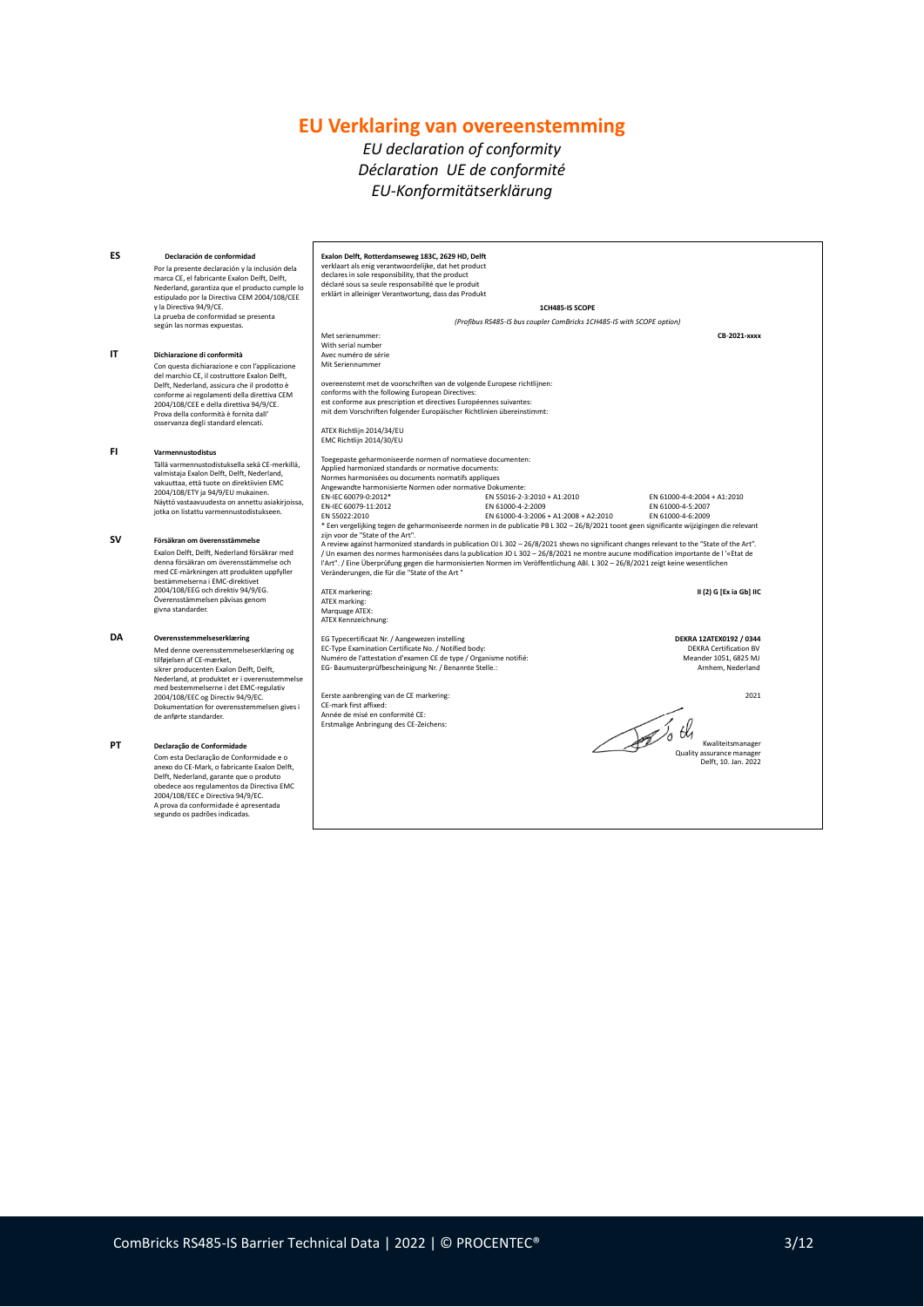# **1CH485-IS SCOPE Installation Guide**

PROFIBUS RS485-IS bus coupler ComBricks 1CH485-IS with SCOPE option

COMbricks 1CH485-IS marking, type identification plates:



European Standards applied for explosion protection:

EN-IEC60079-0 :2012 EN-IEC60079-11:2012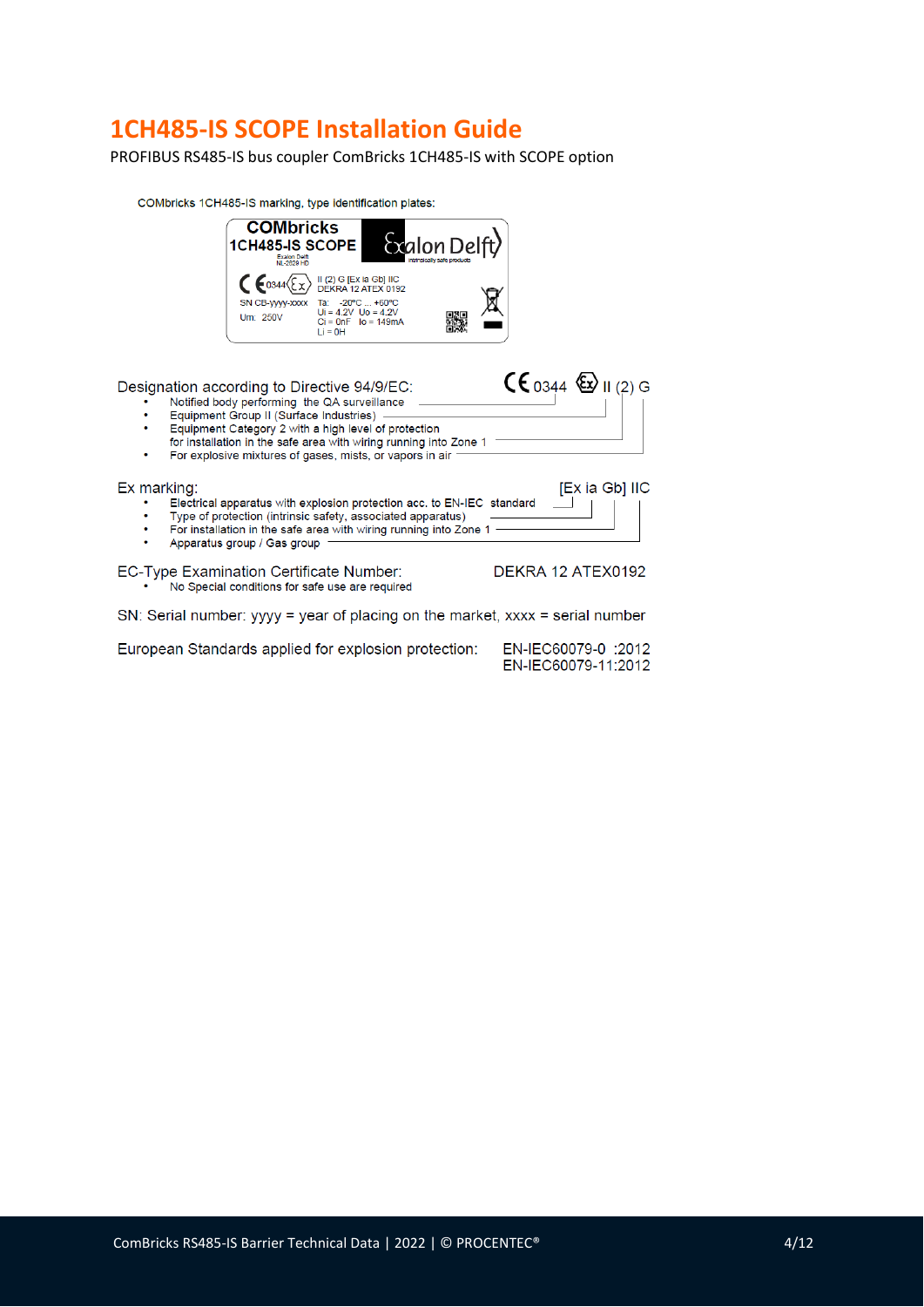## 1. General

### 1.1 Document conventions

**Warnings**, **Cautions** and **Notes** are used throughout this installation guide to bring special matters to the immediate attention of the reader.

- A Warning concerns danger to the safety of the technician or user.
- A Caution draws the attention to an action which may damage the equipment.
- A Note points out a statement deserving more emphasis than the general text.

## 1.2 Preface

This installation guide is intended for system integrators involved in the mechanical and electrical installation and operation of the **1CH485-IS SCOPE**. The technician must have basic technical skills and knowledge of safety regulations and explosion proof equipment in hazardous areas and must work in accordance with the (local) requirements for electrical equipment in hazardous areas. It must be insured that the technician is able to read the language in this manual, otherwise a translation must be obtained or additional training must be provided.

| <b>Warning</b>                                                      |
|---------------------------------------------------------------------|
| In hazardous areas it is mandatory to use personal protection and   |
| safety gear such as:                                                |
| hard hat, fire-resistive overall, safety shoes, safety glasses and  |
| working gloves.                                                     |
| Avoid possible generation of static electricity.                    |
| Use non-sparking tools and explosion-proof testers.                 |
| Make sure no dangerous quantities of combustible gas mixtures are   |
| present in the working area.                                        |
| Never start working before the work permit has been signed by all   |
| parties.                                                            |
| Pay attention to the kind of product in the tank. If any danger for |
| health, wear a gas mask and take all necessary precautions.         |

The **1CH485-IS SCOPE** can provide Intrinsically Safe [Ex ia] power and control signals to Zone 1 areas. The **1CH485-IS SCOPE** provides the required voltage and current limiting required for Intrinsic Safety but is itself not Intrinsically Safe.

This manual provides instruction for installing, operating and repairing the **1CH485-IS SCOPE** only.

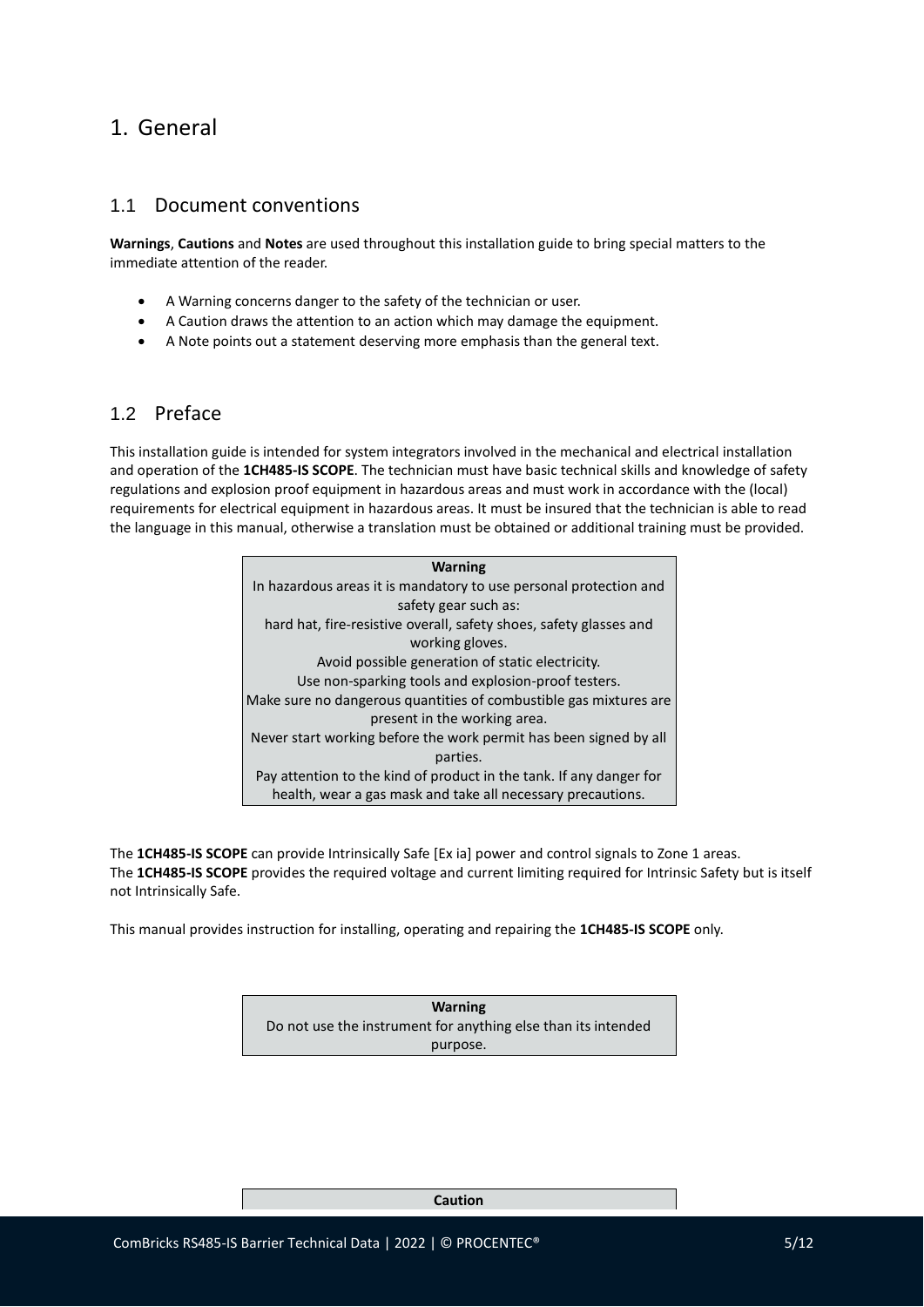The **1CH485-IS SCOPE** has Intrinsically Safe output/input circuits. Do not connect non-Intrinsically Safe equipment or Intrinsically Safe equipment with non-matching parameters to the Intrinsically Safe Profibus connector as this will invalidate the Intrinsically Safe protection and may cause irreparable damage to the **1CH485-IS SCOPE** or other Intrinsically Safe equipment on the bus.

Modifications to the instrument may only be carried out by trained personnel with written authorization from Exalon Delft. Unauthorized modifications will invalidate the approval certificate and may impair safety.

## 1.3 Legal aspects

The mechanical and electrical installation shall only be carried out by trained personnel with knowledge of the requirements for installation of explosion proof equipment in hazardous areas.

The information in this installation guide is the copyright property of Exalon Delft B.V., Netherlands. Exalon Delft B.V. disclaims any responsibility for personal injury or damage to equipment caused by:

- Deviation from any of the prescribed procedures.
- Execution of activities that are not prescribed.
- Neglect of the general safety precautions for handling tools, use of electricity and microwave radiation.

The contents, descriptions and specifications are subject to change without notice. Exalon Delft B.V. accepts no responsibility for any errors that may appear in this installation guide.

## 1.4 Additional information

Please do not hesitate to contact Exalon Delft or its representative if you require additional information. Specifications:

#### 1.4.1 Environmental conditions:

| Ambient Temperature Ta  | l -20 °C < Ta < +60 °C         |
|-------------------------|--------------------------------|
| <b>Ambient Pressure</b> | Atmospheric                    |
| Ambient Humidity        | $ 0 - 95\%RH$ (non-condensing) |
| Ingress Protection      | <b>IP20</b>                    |

## 1.5 Electrical data:

#### 1.5.1 Non-intrinsically safe circuits

| Backplane circuits                           | $ Un = 5.75V VDC$<br>$Um = 250V$ |
|----------------------------------------------|----------------------------------|
| Maximum power dissipation (normal operation) | 3W                               |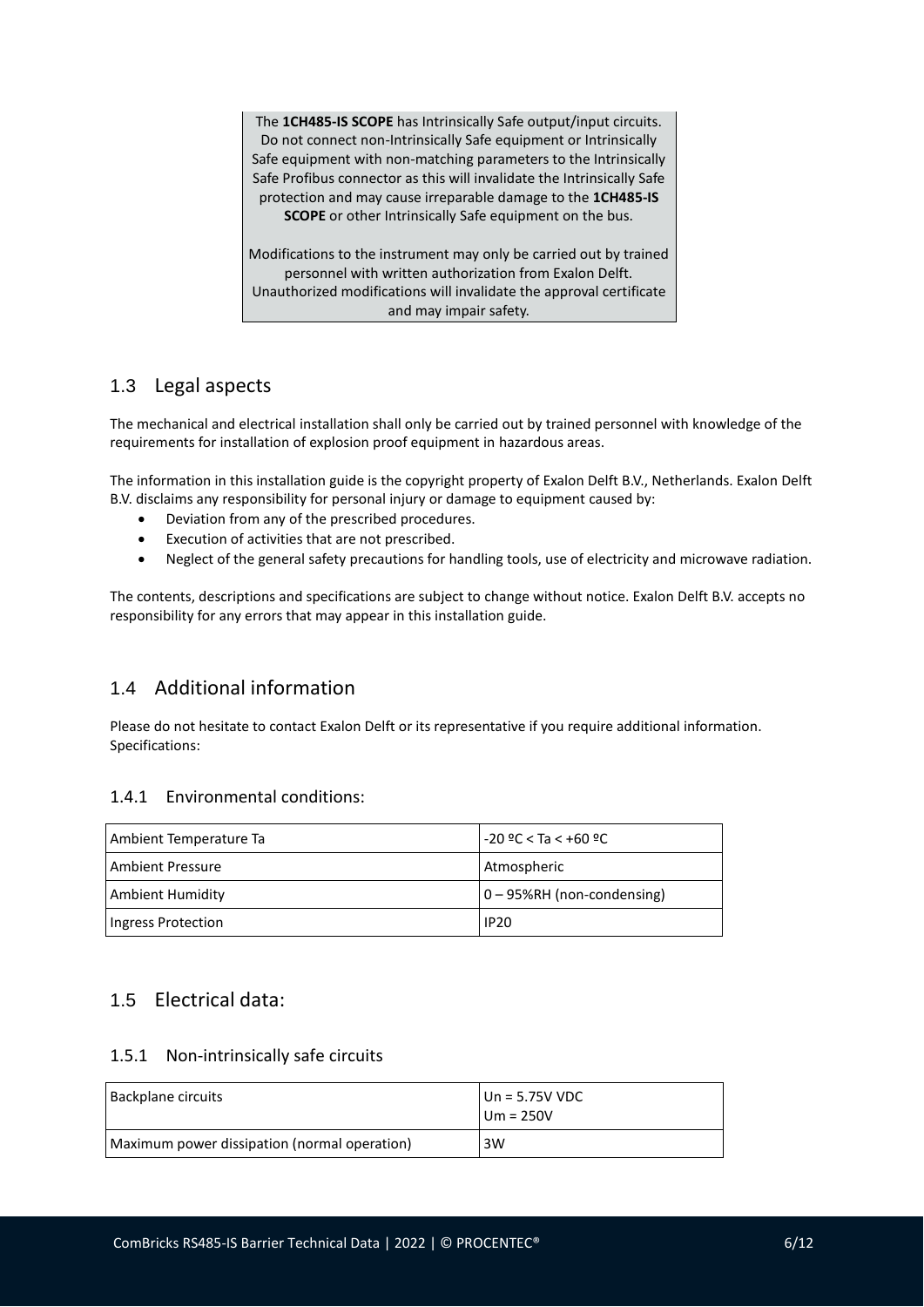## 1.5.2 Intrinsically safe circuits

| RS485-IS connector (DN9)       |                                                                           |  |
|--------------------------------|---------------------------------------------------------------------------|--|
| Type of protection             | Ex ia IIC                                                                 |  |
| Output parameters per circuit: | $U_0 = 4.2 V$<br>$lo = 149 mA$<br>$Ui = 4.2V$<br>$Ci = 0uF$<br>$Li = 0uH$ |  |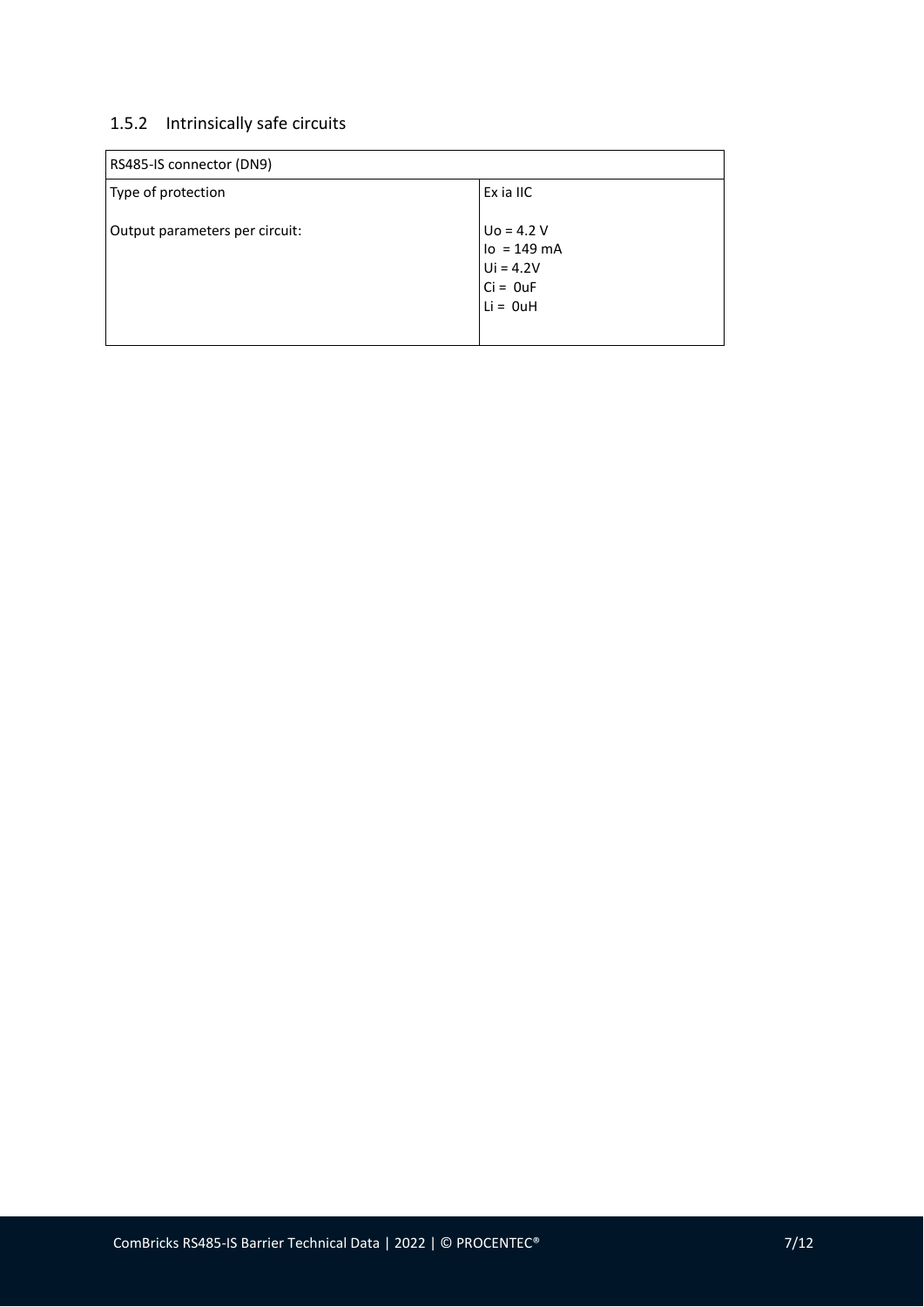# 1.6 RS 485-IS intrinsically safe concept (basic requirements)

*(for details see "PROFIBUS Guideline, Order No. 2.262" and/or IEC61158-2:2010)*

When interconnecting multiple Intrinsically Safe devices to a cable an Intrinsically Safe system is formed. Such a system should be evaluated for Intrinsic Safe against EN-IEC60079-25:2010 (Intrinsically Safe systems). Furthermore EN-IEC60079-14 and local regulations should be followed for the installation of such a system.

Each device on the cable will have a set of input and output parameters that must match will the input and output parameters of ALL other devices on the cable. Further the combined input capacitances and input inductances together with the cable form a distributed capacitance and inductance which must match the maximum voltage and peak current on the cable.

To simply this work for Profibus buses in the Hazardous area, "RS 485-IS User and Installation Guideline", Version 1.1, June 2003, PNO and/or IEC61158-2:2008 or IEC61158-2:2010 define a set of compatible input and output parameters that EACH of the maximum communication device on the bus must conform to.

This is called RS485-IS:

| Communication device: |
|-----------------------|
|-----------------------|

| Maximum output voltage       | $U_0 = 4.2 V$           |
|------------------------------|-------------------------|
| Maximum output current       | $10.149 \text{ mA}$     |
| Maximum input voltage        | Ui $\geq 4.2$ V         |
| Maximum internal inductance  | Li $\approx$ 0 uH       |
| Maximum internal capacitance | $Ci = Negligibly small$ |
| Output characteristic:       | Linear                  |
|                              |                         |

A similar set of parameters for Active Bus Termination devices are defined:

| External active bus termination |  |  |
|---------------------------------|--|--|
|                                 |  |  |

| Maximum output voltage       | $U_0 = 4.2 V$          |
|------------------------------|------------------------|
| Maximum output current       | $I_0 = ISC = 16 mA$    |
| Maximum input voltage        | Ui = $VMAX \geq 4.2$ V |
| Maximum internal inductance  | Li $\approx$ 0 uH      |
| Maximum internal capacitance | Ci = Negligibly small  |
|                              |                        |

The cable used to interconnect the devices shall be cable type A in accordance with IEC 61158-2 / IEC 61784:

| Cable:                                                              |                                |
|---------------------------------------------------------------------|--------------------------------|
| Wire diameter                                                       | $> 0.64$ mm                    |
| (stranded wire must be protected against separation of the strands) |                                |
| Core cross-sectional area                                           | $> 0.34$ mm <sup>2</sup>       |
| capacitance per unit length                                         | $C'$ : $\leq$ 30 pF/m          |
| ratio $L'/R'$ :                                                     | $\leq$ 15 $\mu$ H/ $\Omega$    |
| Color of sheath                                                     | Light blue (or marking labels) |
| Total cable length                                                  | $<$ 1200 $m$                   |

Up to 32 communication devices and 2 external active bus terminators may be interconnected.

In set-up at least one fieldbus isolating repeater is (usually) located in the "nonhazardous area" for the safe separation of the intrinsically-safe bus segment from the non-intrinsically-safe bus segment. Other connected communications devices (field devices) are located in the "hazardous area". The bus cable is terminated at both ends by means of an external active bus termination or a bus termination integrated in a communication device as well as in a bus connector. All communications devices are supplied by external voltage sources and possess the means of safely limiting the current and voltage on the bus. For this each device must be certified at least [Ex ib Gb] IIC.

It must be noted that for the type of protection (ia or ib) and the gas group (IIA, IIB or IIC) the lowest rating of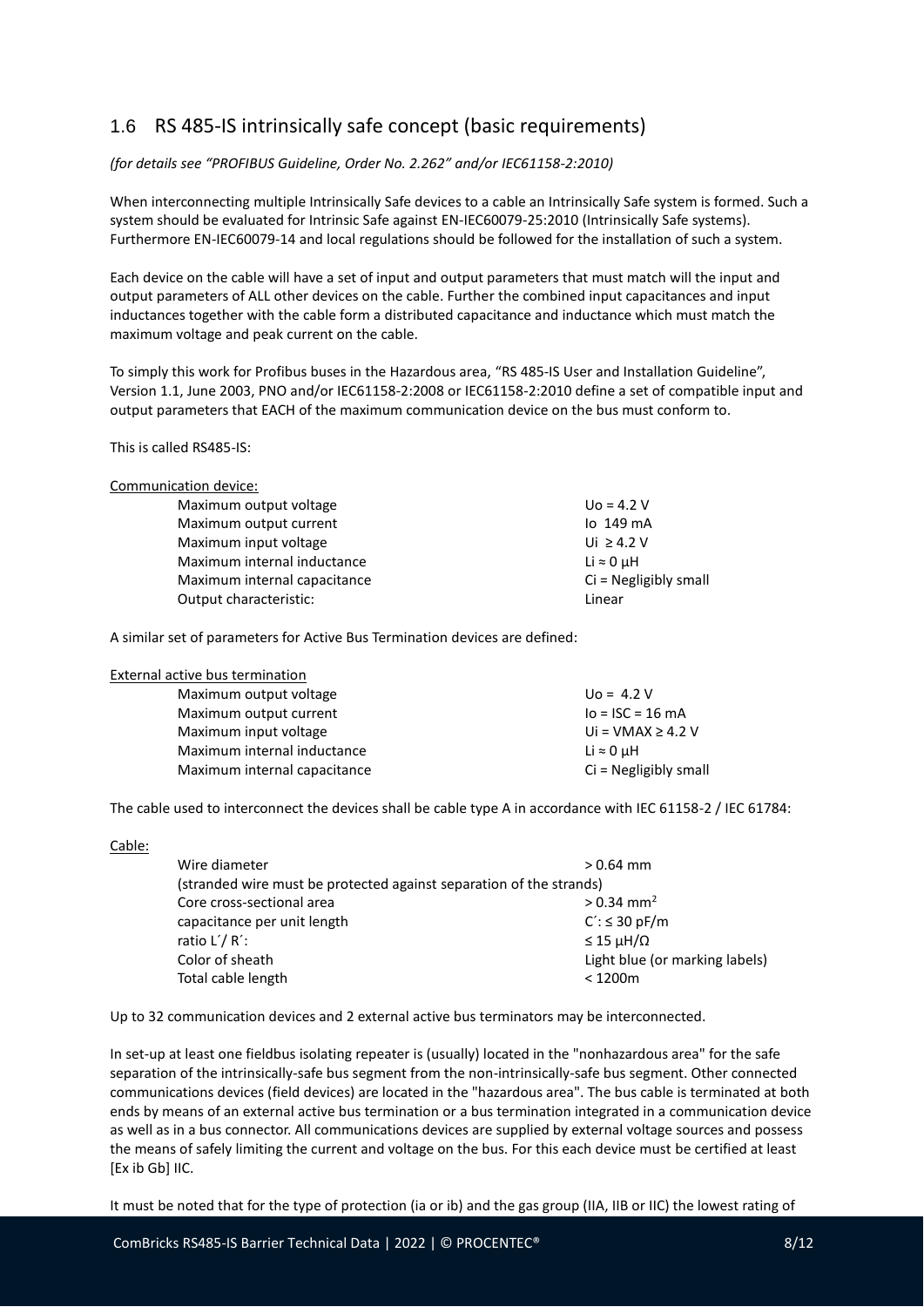all devices applies to the RS485-IS system as a whole.

When the above requirements are satisfied the RS 485-IS fieldbus system is intrinsically safe.

The maximum safety values of RS 485-IS are defined as follows.

| Maximum input voltage between the signal wires | Ui = $4.2$ V           |
|------------------------------------------------|------------------------|
| Maximum input current in the signal wires      | $i = 4.8 A$            |
| The characteristic of the circuit is linear.   |                        |
| Maximum L/R ratio of the cable                 | $L'/R'$ 15 $\mu$ H/Ohm |

#### 1.7 Installation

The **1CH485-IS SCOPE** may only be mounted in a matching ComBricks backplane module.

RS485-IS bus connection should preferable be made using a ATEX certified Profibus RS485-IS connector.

#### **Warning** Care must be taken to protect the metal parts of the connector from contact with other Intrinsically Safe or non-Intrinsically Safe wires, even when wiring would loosen from their terminals. This will be achieved by proper wiring according to EN-IEC60079-14 and for instance restricting the movement of wire ends using for instance tie wraps.

## 1.8 Grounding of the 1CH485-IS SCOPE

#### **Warning**

The **1CH485-IS SCOPE** must be grounded using the earth terminal to a reliable potential equalization point according to EN-IEC60079- 14 using 4 mm<sup>2</sup> wire. Improper grounding will invalidate the Intrinsic Safety of the **1CH485-IS SCOPE**.

#### **Note**

A M3 screw and suitable serrated washer should be used to create a reliable connection. Place the washer between the earth terminal and the ring terminal to prevent movement of the ring terminal with respect to the earth terminal.

#### **Caution**

Do not exert excessive force while tightening the screw to prevent damage to the earth terminal soldering.

The RS485-IS bus is Intrinsically Safe galvanically isolated from the non-Intrinsically Safe circuits with an isolation voltage of 500V.

The RS485-IS bus is Intrinsically Safe isolated from earth with an isolation voltage of 500V. However a high reliability 2000V/2.2nF capacitor is provided to decouple the bus to earth according to EN-IEC60079-14.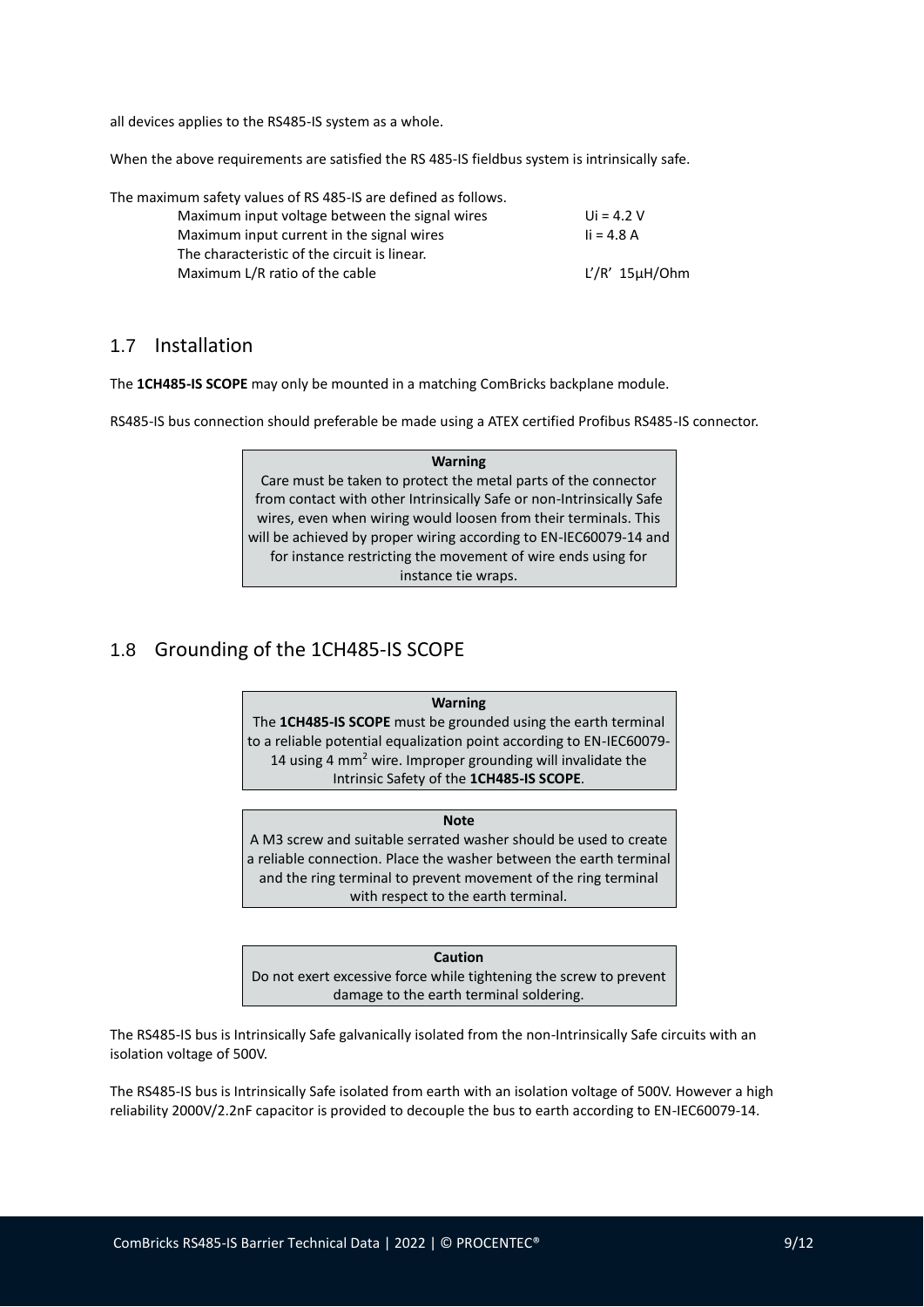## 1.9 Shielding of the RS485-IS cables

EN-IEC60079-14 must be followed.

As required according to IEC61158-2:2010 the 1CH485-IS DN9 connector is D.C. isolated from ground using a high reliability 2000V/2.2nF capacitor.

## 1.10 Lightning protection

The **1CH485-IS SCOPE** does not contain lightning protection. The installation must provide adequate protection. We recommend to obtain expert advice to properly ascertain lightning protection in Intrinsically Safe installations.

## 1.11 Instructions for maintenance

The earthing connecting to the potential equalization system should be regularly verified. Follow EN-IEC 60079- 17 or local regulations.

Repair to the 1CH485-IS or 1CH485-IS SCOPE may only be done by using original parts. It shall be carried out by qualified skilled workers who have been trained in accordance with EN-IEC 60079-19 or other codes of practice valid on the place of installation.

Applying of non-original parts may lead to injury to persons and damage to equipment.

## 1.12 Repair

If non-original parts are used or repair has been carried out in an incompetent manner the ATEX certificate may no longer be valid and all warranties are void. Therefore it is advised to return the equipment to the manufacturer in cases repair is demanded.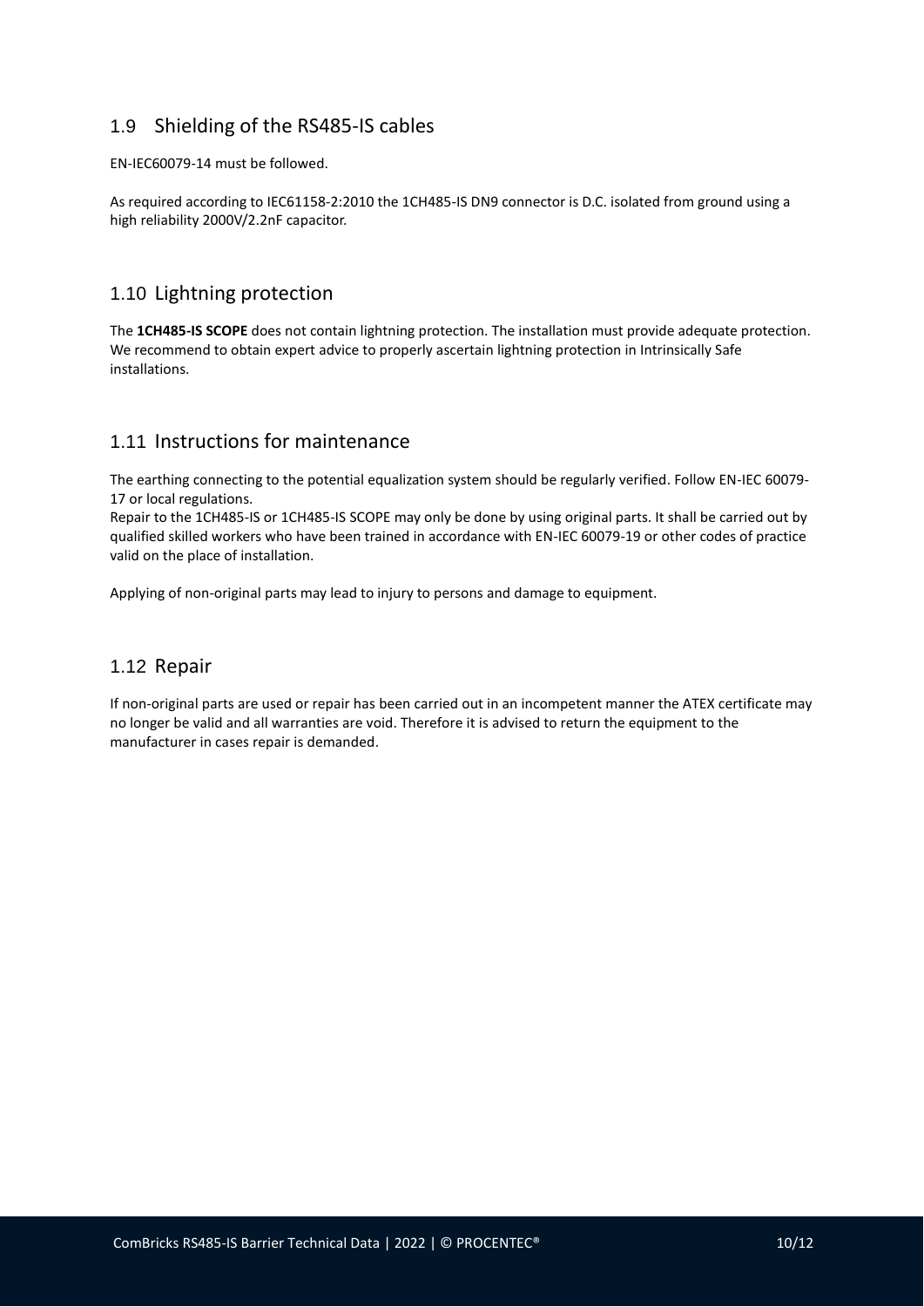| Technical Data - RS 485-IS Barrier (101-201410) |                                                              |  |
|-------------------------------------------------|--------------------------------------------------------------|--|
| Backplane                                       |                                                              |  |
| <b>PROFIBUS networks</b>                        | 4 (set by dipswitches or web server)                         |  |
| <b>Modules</b>                                  | 10 (positioned in the first 10 slots)                        |  |
| Power supply                                    | Provided through the backplane                               |  |
|                                                 |                                                              |  |
| Current consumption at 5.72 VDC                 | ± 450 mA (750 mA max) At this current consumption the        |  |
|                                                 | module is switched OFF from backplane. Occurs when module is |  |
|                                                 | faulty, e.g. internal short circuit.                         |  |
| Compatible backplane units                      | 101-200011, 101-200012, 101-200023, 101-200024,              |  |
|                                                 | 101-200027                                                   |  |
|                                                 |                                                              |  |
| <b>Protocol specifications</b>                  |                                                              |  |
| <b>Supported Protocols</b>                      | DP-V0, DP-V1, DP-V2, FDL, MPI, FMS, PROFIsafe, PROFIdrive    |  |
|                                                 |                                                              |  |
|                                                 | and any other FDL based protocol                             |  |
|                                                 |                                                              |  |
| Address                                         | No bus address required                                      |  |
|                                                 |                                                              |  |
| <b>Transmission speed</b>                       | 9.6 kbps  1.5 Mbps (including 45.45 kbps)                    |  |
|                                                 |                                                              |  |
|                                                 |                                                              |  |
| Transmission speed detection                    | Auto detect (< 10 s detection and 50 s lost time)            |  |
|                                                 |                                                              |  |
| Data delay time (normal mode)                   | 2.0 TBit                                                     |  |
|                                                 |                                                              |  |
| Data delay time (redundant mode)                | 12.0 TBit                                                    |  |
|                                                 |                                                              |  |
|                                                 |                                                              |  |
| Delay time jitter                               | Max. 14 TBit                                                 |  |
| Oscilloscope specifications                     |                                                              |  |
| Frequency                                       | 192 MS/s                                                     |  |
| Resolution                                      | $27$ mV                                                      |  |
| Differential range                              | $-3.49+3.49V$                                                |  |
|                                                 |                                                              |  |
|                                                 |                                                              |  |
| PROFIBUS cable specifications                   |                                                              |  |
| Cable lengths                                   | 1200 m at 9.6 kbps  93.75 kbps                               |  |
|                                                 | 1000 m at 187.5 kbps                                         |  |
|                                                 | 400 m at 500 kbps                                            |  |
|                                                 | 200 m at 1.5 Mbps                                            |  |
|                                                 |                                                              |  |
|                                                 |                                                              |  |
| Wire diameter (for the screw terminals)         | $< 1.5$ mm <sup>2</sup>                                      |  |
| Wire type                                       | Stranded or solid core                                       |  |
| Number of devices                               | Maximum 31 devices per channel (busloads)                    |  |
| Required termination                            | DB9-IS connector with internal 200Ω only                     |  |
|                                                 |                                                              |  |
|                                                 | Yes, maximum 10 cables activated by switch                   |  |
| Redundancy                                      |                                                              |  |
|                                                 |                                                              |  |
|                                                 |                                                              |  |
|                                                 |                                                              |  |
|                                                 |                                                              |  |
|                                                 |                                                              |  |
|                                                 |                                                              |  |
|                                                 |                                                              |  |
|                                                 |                                                              |  |
|                                                 |                                                              |  |
|                                                 |                                                              |  |
|                                                 |                                                              |  |
|                                                 |                                                              |  |
|                                                 |                                                              |  |
|                                                 |                                                              |  |
|                                                 |                                                              |  |